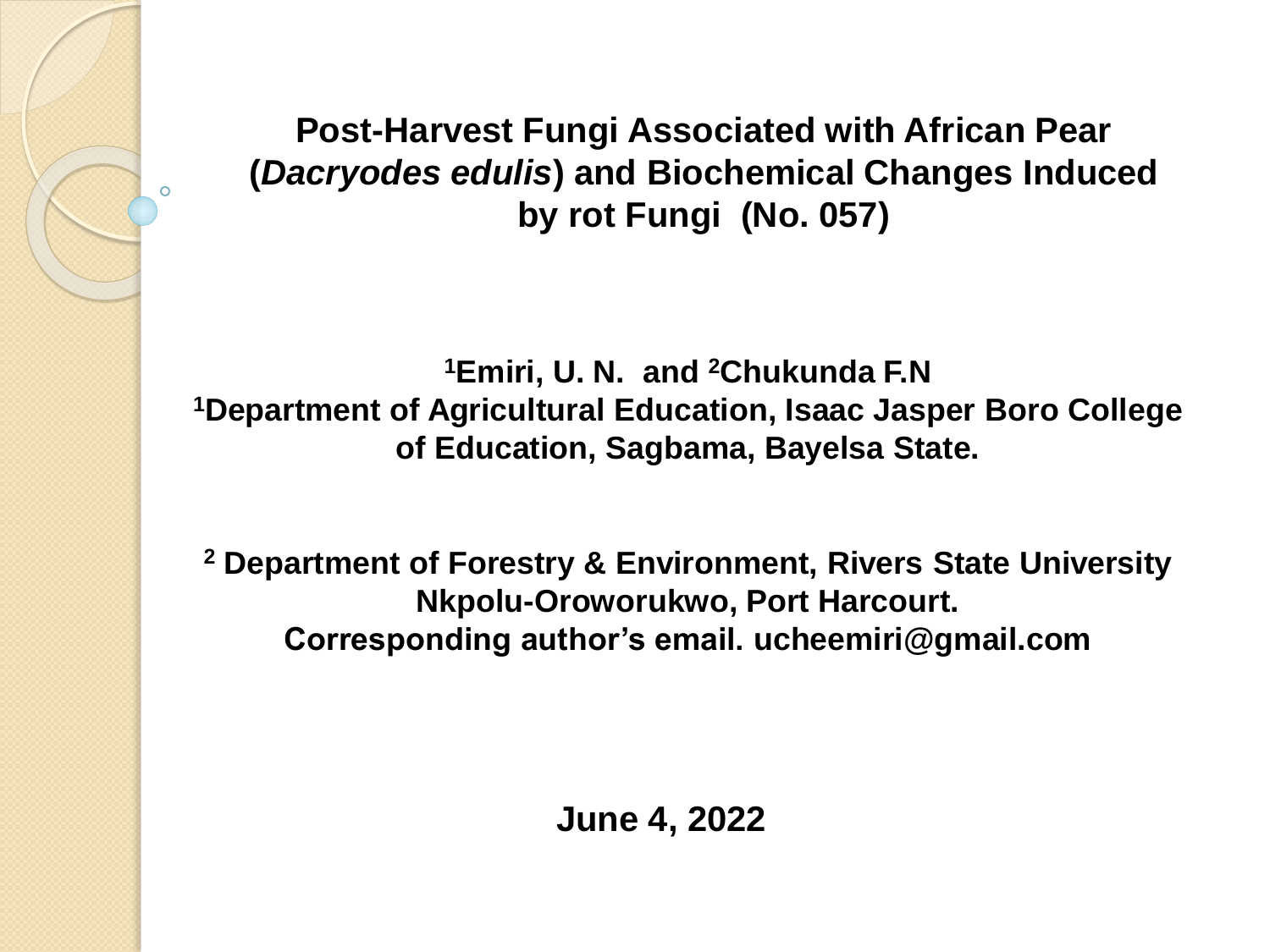# **INTRODUCTION**

- ➢ The African Pear *Daocryodes edulis* also called bush butter is one of the numerous indigenous African tropical fruit trees which extent from southwestern Nigeria to Congo, Angola and Zambia. (*Lam et al*., 2006).
- $\triangleright$  It is rich in protein, lipid, ash and carbohydrate content. The dry mashed fruit pulp has various multipurpose uses such as feed, medicine, livestock and as source of high quality non-greasy natural oil with possibly numerous industrial uses (Okorie, 2006).
- ➢ Generally, fruits are vegetables are stored for a period of time following harvest. Disease or related losses may occur no matter how short the storage period. One of these most devastating post-harvest diseases is caused by fungi.
- ➢ This study was aimed at isolating and identifying fungi associated with *D. edulis,* test for their virulence, evaluate the biochemical changes on the fruits and determine the effects of the fruits oil extract in the control of fungi mycelial growth.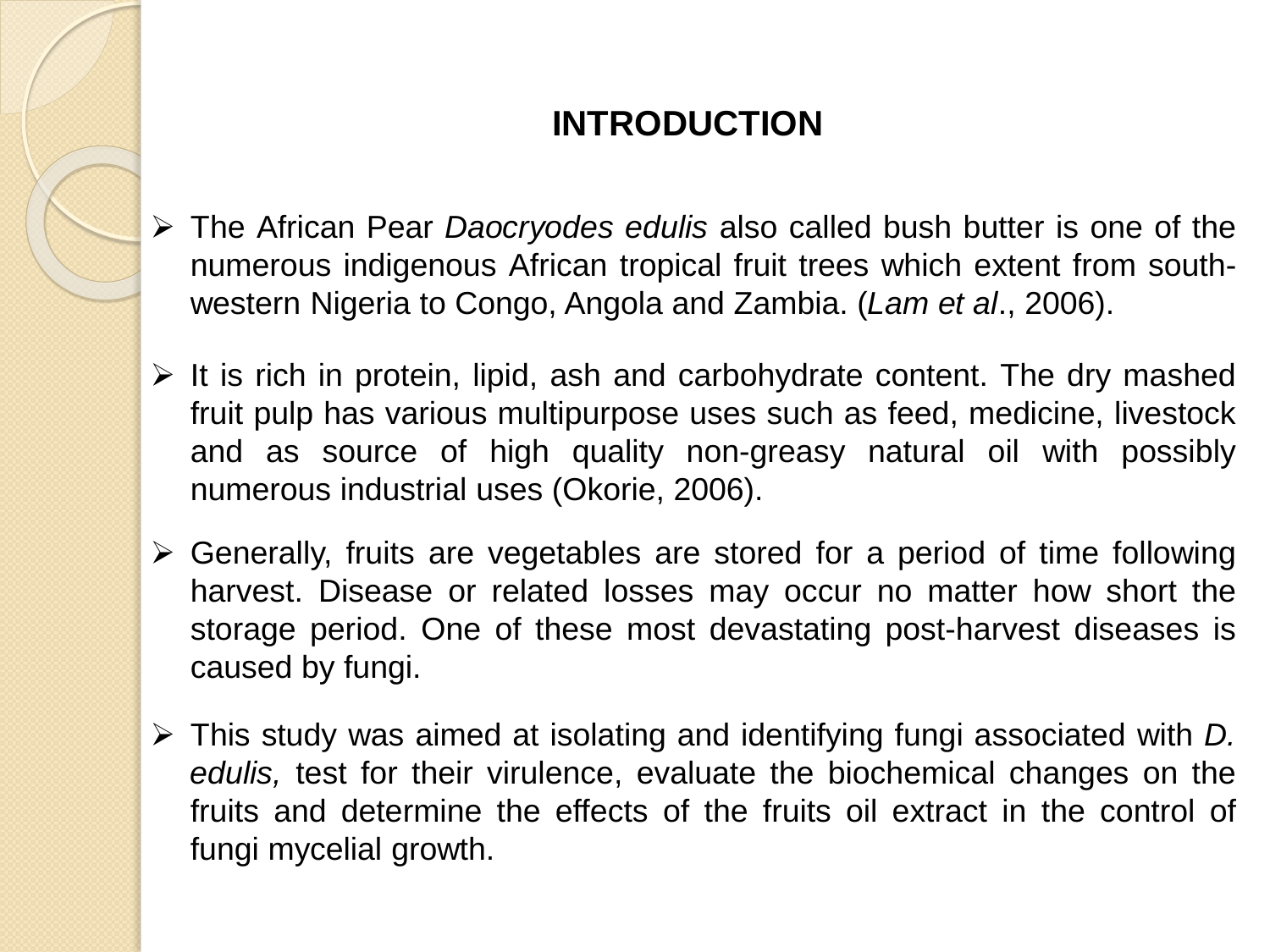# **MATERIALS AND METHODS**





**Healthy** *D.edulis* **Fruits Fungal Infected** *D.edulis* **Fruits** 

- ➢ **Isolation and Identification of Fruit-borne Pathogen:** Infected seeds of *D.edulis* were isolated by method*s* described by Chukunda (2014).
- ➢ **Pathogenicity Test:** Healthy fruits were inoculated with 7 days old fungal cultures, while the controls were without fungi, incubated at 25°C for 2 weeks, after which the fruits were cut through and examined for rot (Chukunda, 2014).
- ➢ **Biochemical Analysis of Infected and Uninfected** *D. edulis* **Fruits:** Protein, starch, sugar, carbohydrates, moisture, ash and dry matter were investigated quantitatively in both healthy and inoculated fruits.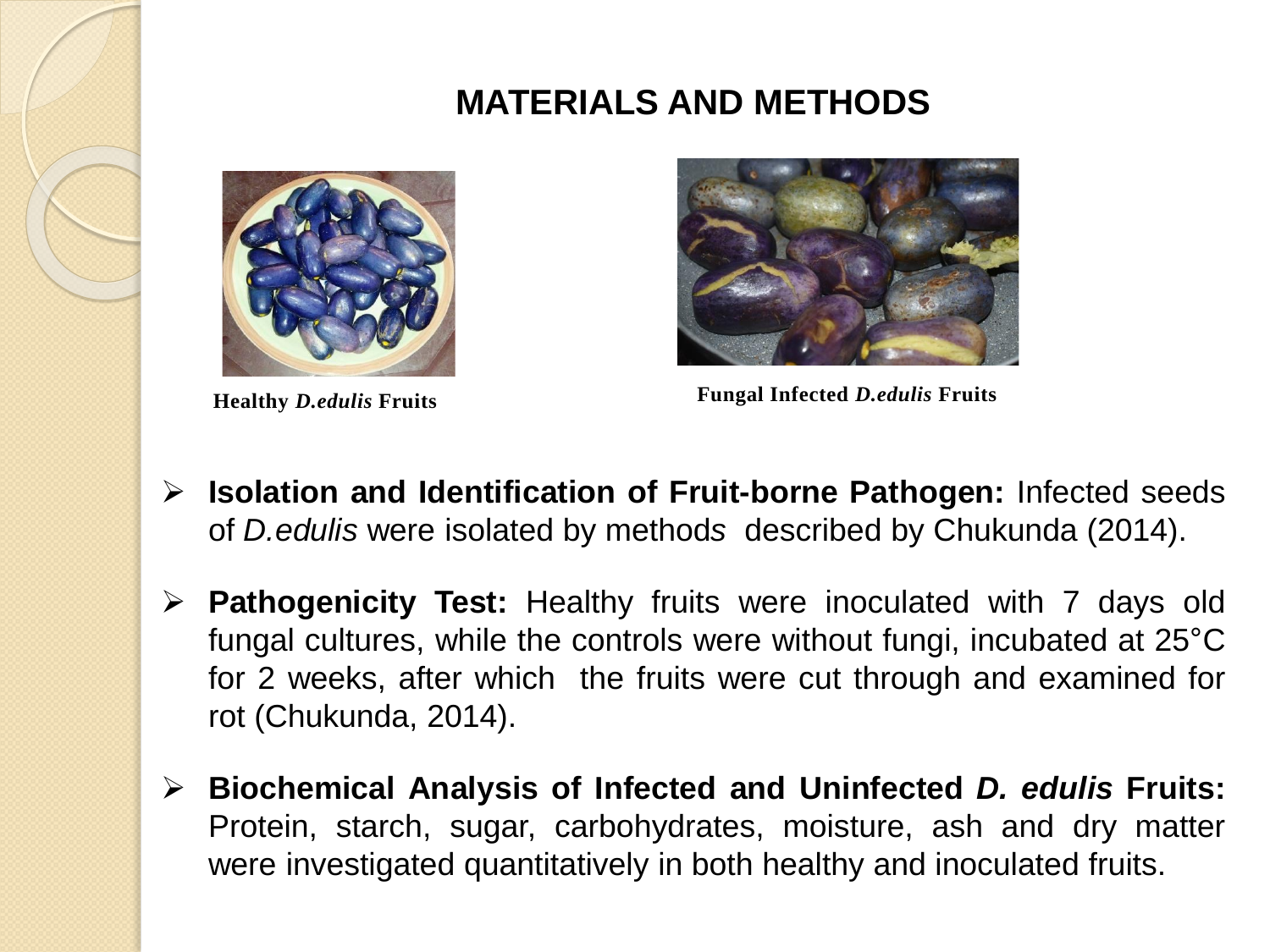- ➢ **Starch and Sugar:** The individual sugars were quantitatively determined by the dilution process of Okoye and Ugwu (2008).
- ➢ **Protein:** The protein content of *D.edulis* was quantitatively estimated by determining the total Nitrogen as described by (A.O.AC, 2004).
- ➢ **Carbohydrate:** The Carbohydrate content was determined by the methods (A.O.A.C, 2004), summarised by the formular below.

1 100 of standard  $\frac{25 \times \text{absorbance of sample}}{100 \times \text{25}} \times \frac{100}{100}$  $Carbohydrate = \frac{25 \times \text{absolute of sample}}{Absorbane \text{ of standard}} \times \frac{25 \times \text{dissor}}{25}$ 

**Ash:** Ash was determined by the formular (AOAC, 2004).

$$
Ash = \frac{Final weight - Initial weight}{Weight of the Sample} \times \frac{100}{1}
$$

➢ **Organic Acid:** Analysis of total plant acids in were carried out using the method of Amita *et al*, (2020).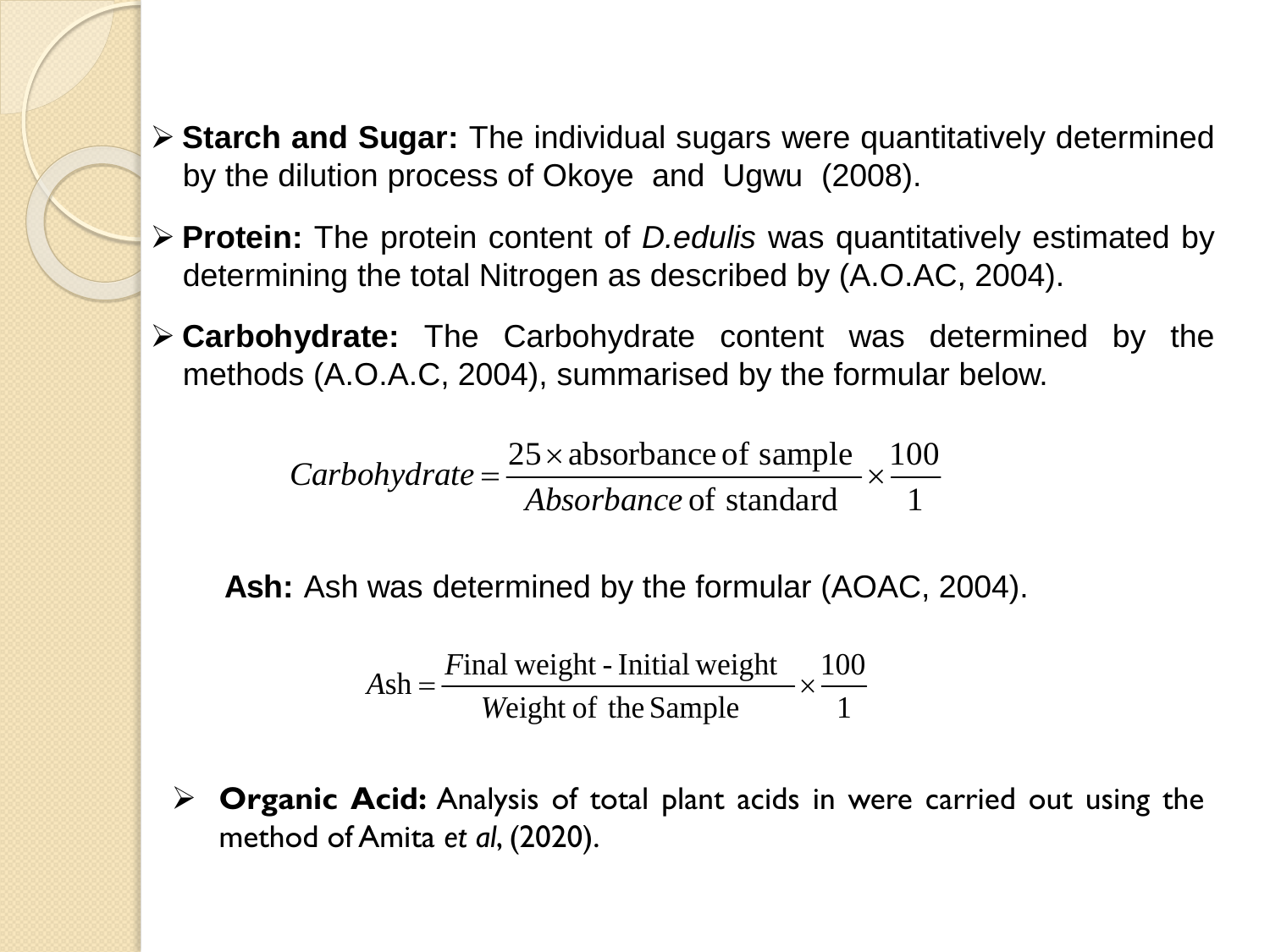## **RESULTS**

### **Table 1: Percentage Frequency of Occurrence in Infected Fruits of African Pear (***D.edulis)*

| S/N | <b>Fungal Isolates</b>        | % Frequency in D.edulis |
|-----|-------------------------------|-------------------------|
| 1.  | Botryodiplodia theobromae     | 40.00                   |
| 2.  | Rhizopus stolonifer           | 36.00                   |
| 3.  | Colletotrichum gloeosporoides | 60.00                   |
| 4.  | Fusarium pallidoroseum        | 48.00                   |
| 5.  | Penicillum expansum           | 5.00                    |
| 6.  | Botrytis cinerea              | 5.00                    |
| 7.  | Aspergillus niger             | 26.00                   |
| 8.  | Aspergillus flavus            | 48.0                    |
|     | $LSD$ (P $\leq$ 0.05)         | 0.024                   |

*C. gloeosporoides* (60%) had the highest frequency of occurrence while *Rhizopus stolonifer* (36%) had the least occurrence.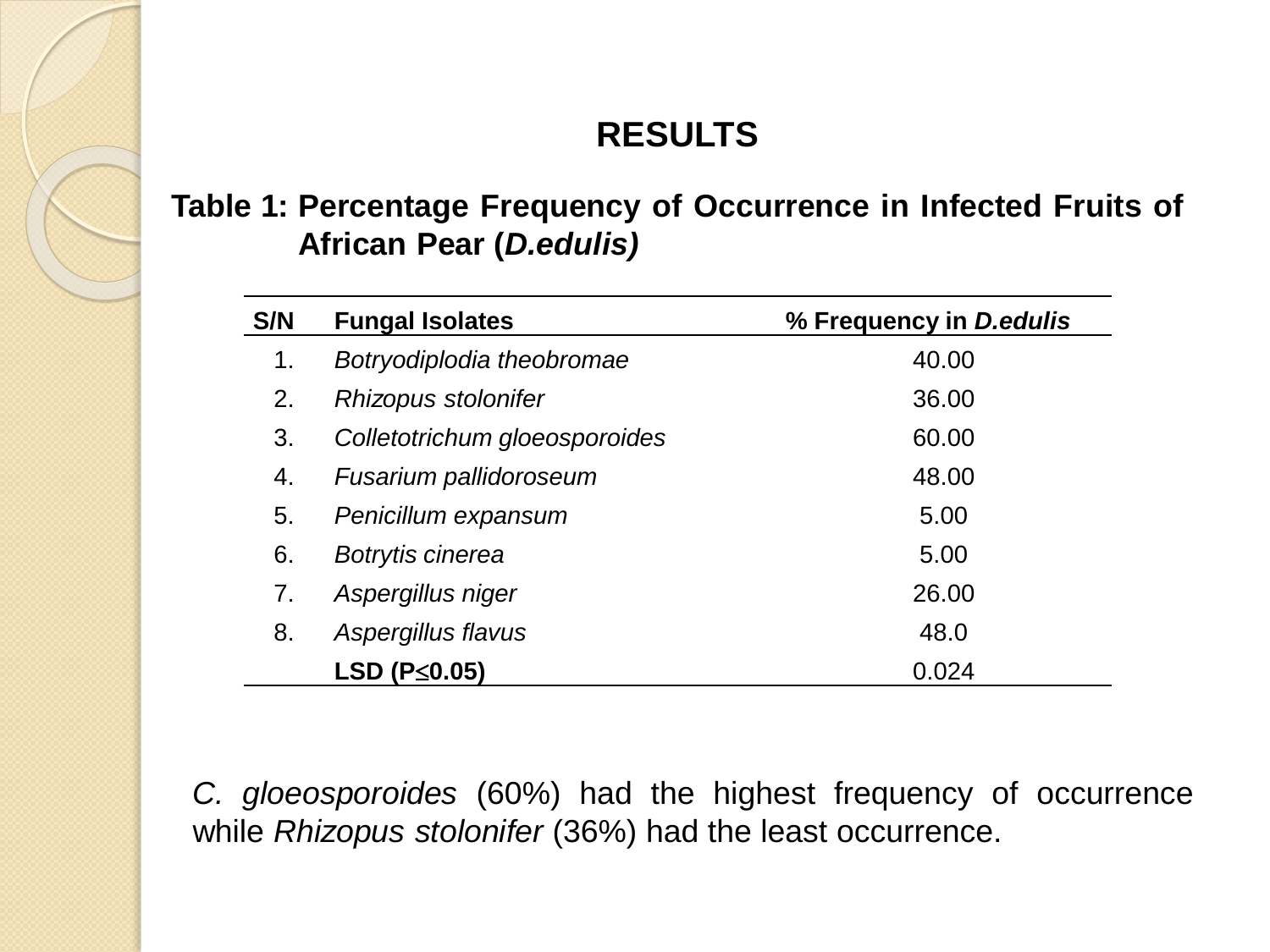### **Table 2: Changes in Nutrient Contents of** *D. edulus* **Fruits Infected with Test Fungi at 28 ± 2 <sup>o</sup>C for 5 days**.

|                            | <b>Biochemistry Composition (%10/10)</b> |                      |                 |                 |              |       |                            |
|----------------------------|------------------------------------------|----------------------|-----------------|-----------------|--------------|-------|----------------------------|
| S/N                        | <b>Fungal Isolates</b>                   | <b>Carbohydrates</b> | <b>Proteins</b> | <b>Moisture</b> | Dry<br>mater | Ash   | <b>Sugar</b><br>(fructose) |
| 1.<br>2.<br>3.<br>4.<br>5. | Aspergillus niger                        | 6.5                  | 16.6            | 12.7            | 40.6         | 10.2  | 20.5                       |
|                            | Aspergillus flavus                       | 8.7                  | 19.5            | 15.6            | 42.5         | 14.6  | 18.8                       |
|                            | Rhitopus stolonifer                      | 8.5                  | 35.8            | 29.4            | 85.2         | 15.4  | 20.6                       |
|                            | Fusarium pallidra                        | 10.7                 | 30.4            | 20.6            | 84.5         | 12.8  | 22.4                       |
|                            | Botryodiplodia                           | 8.8                  | 25.6            | 19.4            | 60.9         | 10.5  | 16.2                       |
| 6.<br>7.                   | theobromue                               |                      |                 |                 |              |       |                            |
|                            | C. gloeosporodis                         | 5.3                  | 31.2            | 20.3            | 66.5         | 11.7  | 16.9                       |
|                            | Penicillum                               | 4.8                  | 28.6            | 18.6            | 50.7         | 12.3  | 21.8                       |
| 8.<br>9.                   | expansum                                 |                      |                 |                 |              |       |                            |
|                            | Botrytis cinerea                         | 4.6                  | 20.8            | 15.6            | 54.3         | 10.8  | 18.5                       |
|                            | Control                                  | 13.5                 | 30.8            | 13.8            | 92.5         | 10.5  | 15.8                       |
|                            | LSD ( $P\leq 0.05$ )                     | 0.016                | 0.025           | 0.021           | 0.019        | 0.013 | 0.018                      |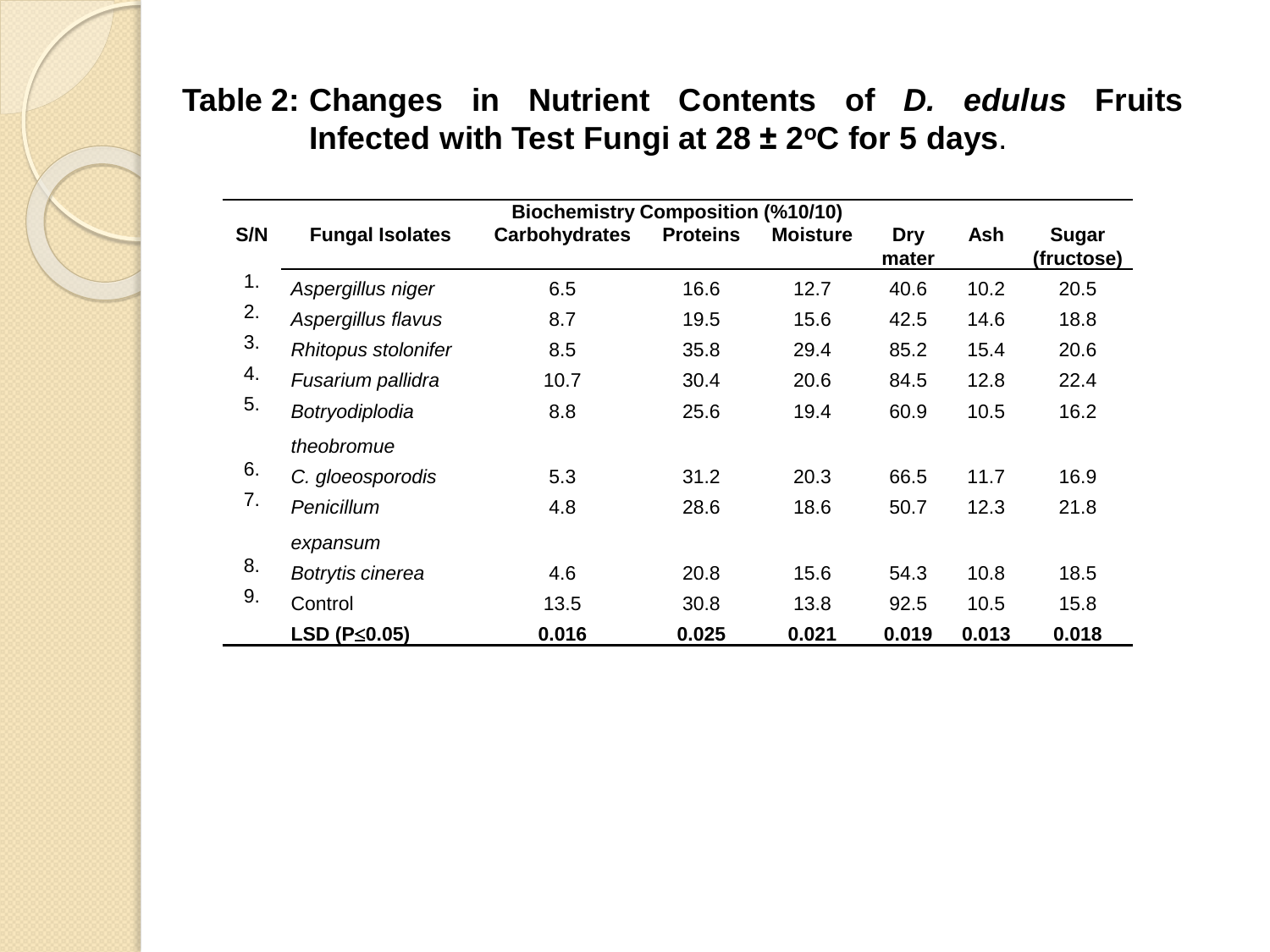|     |                           | Quality (µg/100G Fruits) |                  |                     |  |  |
|-----|---------------------------|--------------------------|------------------|---------------------|--|--|
| S/N | <b>Plant Acids</b>        | <b>African Pear</b>      | (D. edulis)      | t Value             |  |  |
|     |                           | <b>Uninfected</b>        | infected         |                     |  |  |
| 1.  | Chlorogenic acid          | $9.45 \pm 0.02$          | $12.35 \pm 0.02$ | $-217.25^{NS}$      |  |  |
| 2.  | Ascorbic acid             | $4.20 \pm 0.03$          | $8.10 \pm 0.03$  | $-15.10^{NS}$       |  |  |
| 3.  | Citric acid               | $2.35 \pm 0.03$          | $3.80 \pm 0.02$  | $-16.53NS$          |  |  |
| 4.  | Malic acid                | $1.03 \pm 0.04$          | $3.30 \pm 0.03$  | $-65.87NS$          |  |  |
| 5.  | Salicyclic acid           | $7.25 \pm 0.04$          | $10.25 \pm 0.02$ | 70.16 <sup>NS</sup> |  |  |
| 6.  | Oxalic acid               | $3.96 \pm 0.03$          | $2.74 \pm 0.02$  | 77.61 **            |  |  |
|     | LSD (P $\leq$ 0.05) 0.022 | 0.022                    | 0.017            |                     |  |  |

#### **Table 3: Qualitative Estimation of Fruits Extracts of Uninfected and** *Infected D. edulis*

#### **Table 4: Effect of Total Fruit Extracts on the Growth of Fungal Rot Isolates of African Pear** *D. edulis*

|     |                          | <b>Fruit Extracts (PPM)</b> |       |       |            |                           |
|-----|--------------------------|-----------------------------|-------|-------|------------|---------------------------|
| S/N | <b>Fungal Isolates</b>   | 0. Control                  | 20    | 60    | <b>100</b> | $\mathrm{LSD}_{\pm 0.05}$ |
|     | A. niger                 | 1.30                        | 3.20  | 2.00  | 1.30       | 0.44                      |
| 2.  | A. flavus                | 0.80                        | 1.80  | 1.20  | 0.25       | 0.32                      |
| 3.  | R. Stolonifer            | 2.35                        | 3.40  | 1.30  | 0.15       | 0.69                      |
| 4.  | F. pallidoroseum         | 1.20                        | 2.20  | 2.00  | 0.00       | 0.53                      |
| 5.  | <b>B.</b> theobromae     | 0.25                        | 1.60  | 0.30  | 0.00       | 0.20                      |
| 6.  | C. gloeosporoides        | 1.30                        | 2.40  | 1.20  | 0.20       | 0.44                      |
| 7.  | P. expansum              | 0.45                        | 1.60  | 0.10  | 0.00       | 0.15                      |
| 8.  | B. cinerea               | 0.26                        | 1.50  | 0.20  | 0.05       | 0.30                      |
|     | LSD $(P \le 0.05)$ 0.022 | 0.018                       | 0.015 | 0.013 | 0.189      |                           |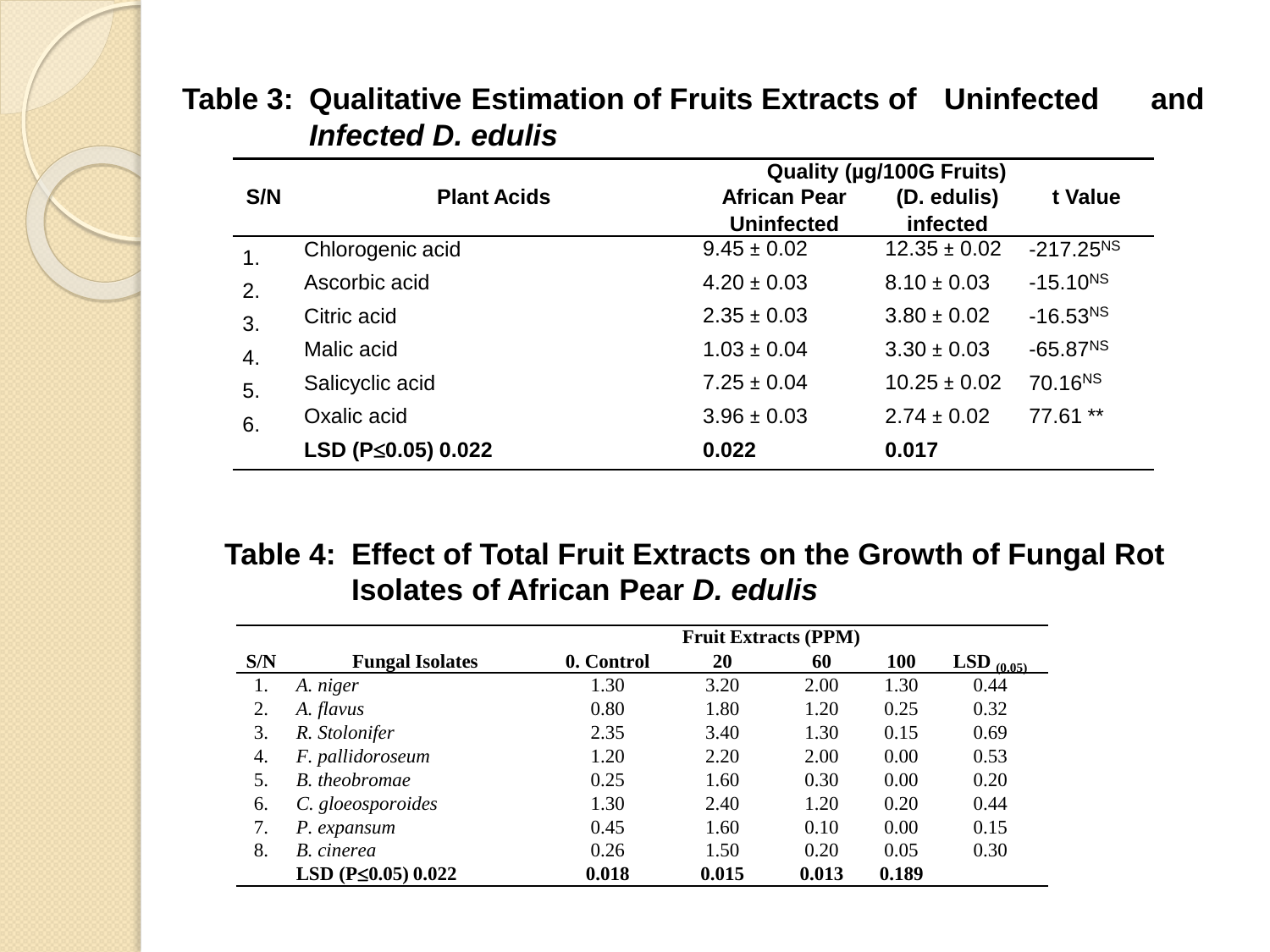# **DISCUSSION**

- ➢ The results of investigation on fungi incidence of *D.edulis* sampled, implicated *Aspergillus species, R. stolonifer, B. theobromae C. gloeosporoides,* and *Botrytis cinerea* as shown in table 1.
- ➢ Most of these fungal pathogens identified have being reported by earlier researchers. Emiri and Chuku (2017) implicated some of these fungal isolates to be responsible for soft rot of vegetable crops.
- ➢ The result of the nutritional analysis of *D. edulis* inoculated with the test fungi caused significant changes in the nutrient compositions (Table 2). There was significant decrease in protein,carbohydrates and dry matter content relative to the control (uninfected).
- $\triangleright$  There was an increase in moisture and sugar content.
- $\triangleright$  The decrease in carbohydrates confirms the findings of Sanyolu (2014), Emiri & Enaregha (2020) on seeds of *Irvingia gabonensis*.
- ➢ Obviously, higher sugar and moisture level observed in infected tissues of *D.edulis* was as a result of starch hydrolysis by the activation of amylase in the diseased tissue of the fruits which consequently resulted into accumulation of moisture.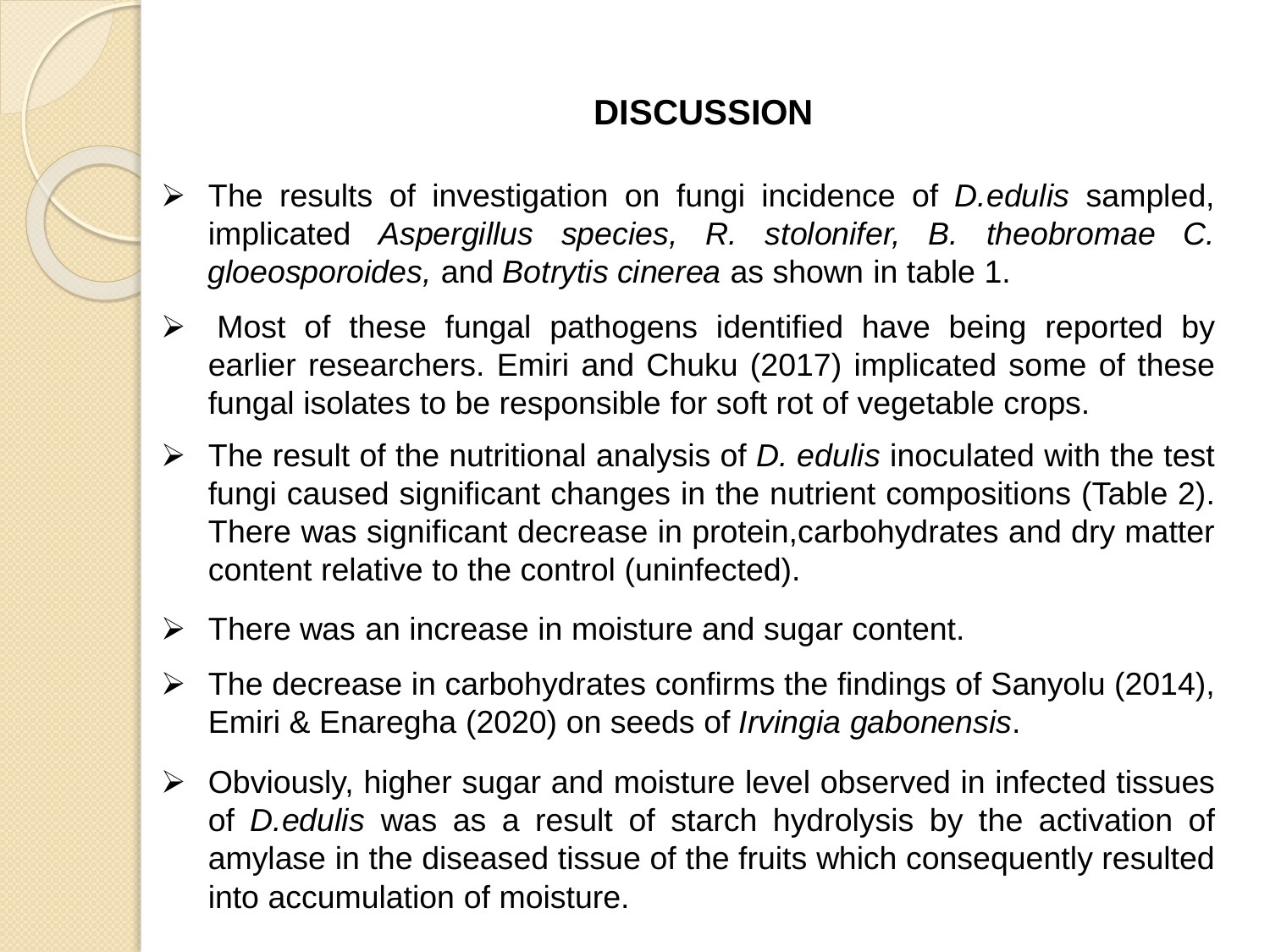# **DISCUSSION CONTD.**

- ➢ Quantitative estimation of fruits extracts showed higher amount of polyphenolic compounds in infected than uninfected tissues of *D.edulis* as seen in table 3. Metabolic activities of enzymes may have triggered an increase in Phenolic compounds.
- ➢ Treatment with fruit extract of *D.edulis* on the growth of fungal isolates (test fungi) indicated significant reduction of growth of test fungi at higher concentration of fruit extract as shown in Table 4. It therefore suggests, the fruit extract inhibited the growth of test fungi. This confirms the assertion of Eugene *et al* (2006), Chukwu and Emiri (2019) who reported that extracts of many higher plants had antifungal properties under laboratory trials.

### **CONCLUSION**

➢ The effect of fungal isolates of fungi on some biochemical parameters of the fruits showed significant decrease in protein, carbohydrates and dry matter, while moisture and sugar content increased. The results obtained confirmed the antifungal activities of fruit extracts as a better alternative to toxic fungicide given that it's eco-friendly.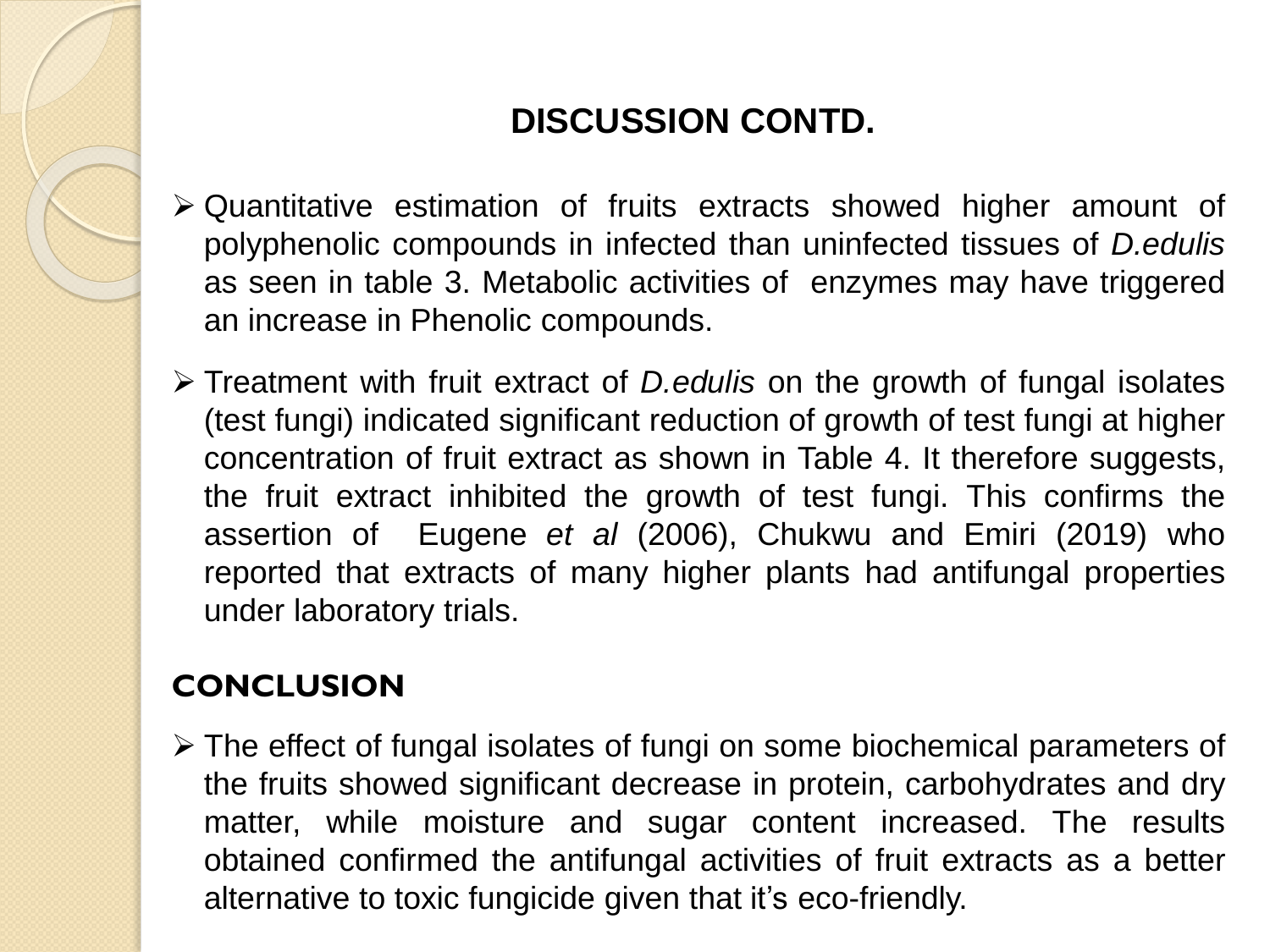## **REFERENCES**

A.O.A.C, (2004). Association of official Analytical chemist. Official methods of analysis 15th (eds), Washinton, D.C 1018.

Chuku, E.C. & Emiri, U. N. (2019). Assessment of the Proximate, Phytochemical and anti-fungal potency of crude leaf extract *Asystasia ganggetica Niger. J. mycol 2019:* 11:182 – 195.

Chukunda, F.A (2014). Post-Harvest Fungal Diseases of *Persea gratissima Gaetn F.* and *Dacryodes edulis* (G.Don) H. J. LAM) Fruits (PhD) Rivers State University of Science and Technology, Port Harcourt.

- Emiri, U.N & Enaregha, E.B (2020). Changes in the nutritional quality of *Cittrillus colocynthis* (melon) induced by processing. *International Journal of Biology research*. 5(3), 15-19
- Emiri, U. N. & Chuku E. C. (2017). Effect of boiling on the pathology and Biochemical properties of *Mucuna sloanei* seeds. *Journal of Advanced studies in Agriculture, Biological and Environmental Science* (JABE), 4(4), 1 – 8.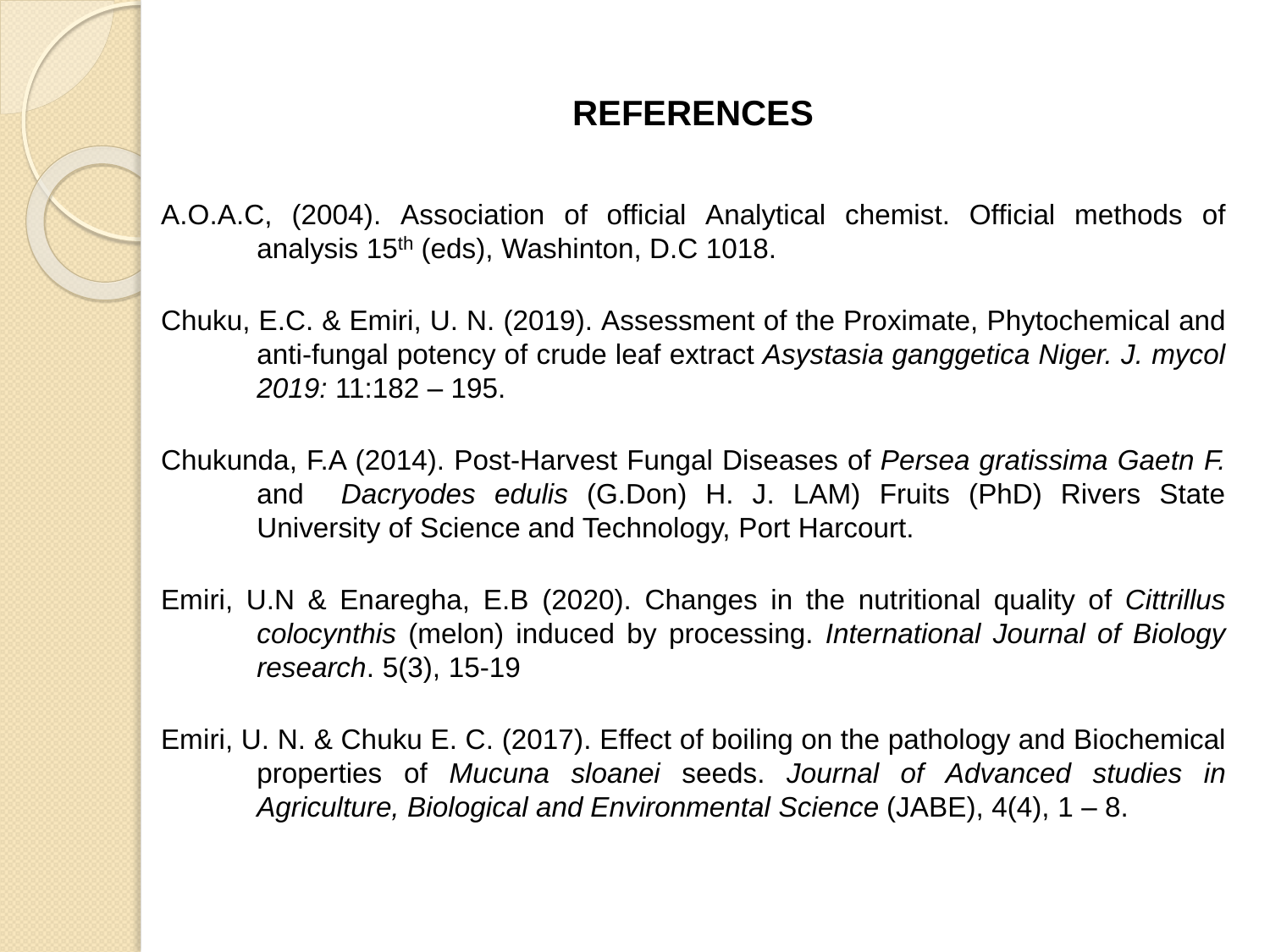## **REFERENCES CONTD.**

Eugene, A., Guler P, Tan S, Mirici S, Hamzaoglu E, Duran A (2006). Antibacterial and antifungal activity of *Heracleum sphondylium* subsp. *Artvinense. Afr. J. of. Biotechnol*., 5(11): 1087-1089.

Lam, H. J. Omati U. & Okiy, D.A. (2006). Characteristics and composition of the pulp oil and cake of African pear, *Dacryodes edulis. Journal of Science, food and Agriculture, 38(1), 67 – 72.*

Okorie, H.A (2006). Studies on pomology of the African Pear (*Dacryodes edulis)* in Nigeria. Publication of fruit production in Tropics and subtropics.

Okoye, C.O. B, Ugwu, J.N (2008). Evaluation of three methods of sugar analysis for determination of sugar analysis for determination of low level sugar in fruits. *Plant Product Res. J.*, 12:19-22.

Sanyolu, A.A., Adekunle, A. Osuntoki (2014). The effects of post-harvest mycodeterioration on the proximate composition of *Irvingia gabonensis* seeds. *International Journals of phytopathology,* 3(1),  $41 - 48$